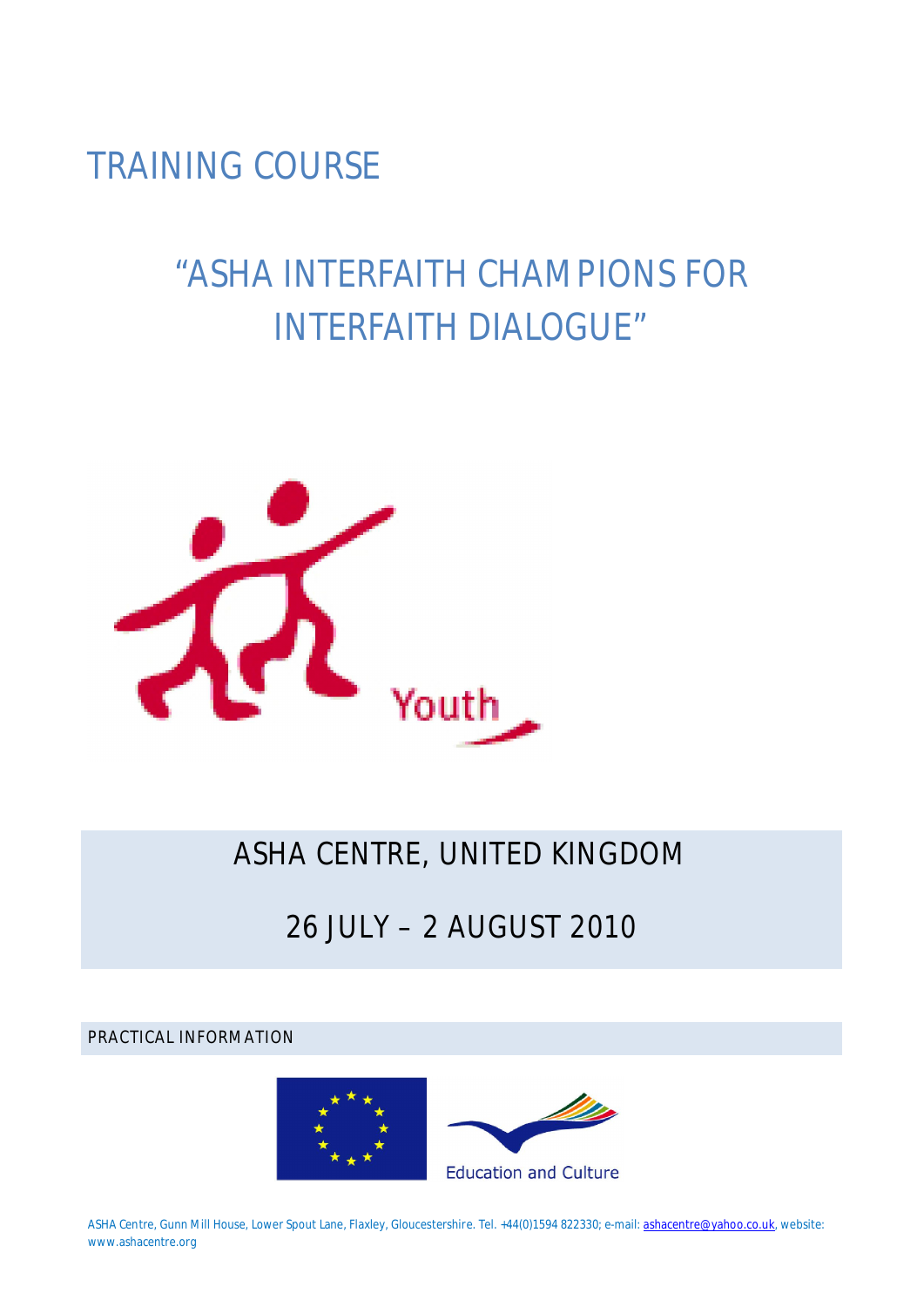#### DESCRIPTION:

#### **Aim of the training course:**

Faith has always been a fundamental part of people's identities. It can shape who we are, how we live, and how we relate to others. Learning about and reflecting on religion is very interesting and enriching for young people. This course will offer a training programme for peer leaders and young volunteers willing to engage in interfaith dialogue activities in their communities. The course will be based on a non-formal methodology and use a wide range of sources including creative workshops and multimedia materials. Participants will also have an opportunity to discover the Asha Centre, which is an interfaith retreat for groups from all around the World. The course will result in the creation of an informal network of Interfaith Champions and empower young people in their communities thus fostering active European citizenship and youth participation.

Arrival: 26<sup>th</sup> of July 2010

*Departure:* 2nd of August 2010

#### THE VENUE:

ASHA Centre Flaxley, Gloucestershire www.ashacentre.org

#### TRAVELLING TO THE UNITED KINGDOM:

ASHA Centre is located in Gloucestershire, near Gloucester. The nearest airports are (listed by distance/convenience of travel to Gloucester):

- Bristol Airport (low-cost airlines only. Approx 2h20 to Gloucester)
- Gatwick Airport (approx 5h to Gloucester by coach)
- Luton Airport (approx 5 hrs by coach to Gloucester by coach)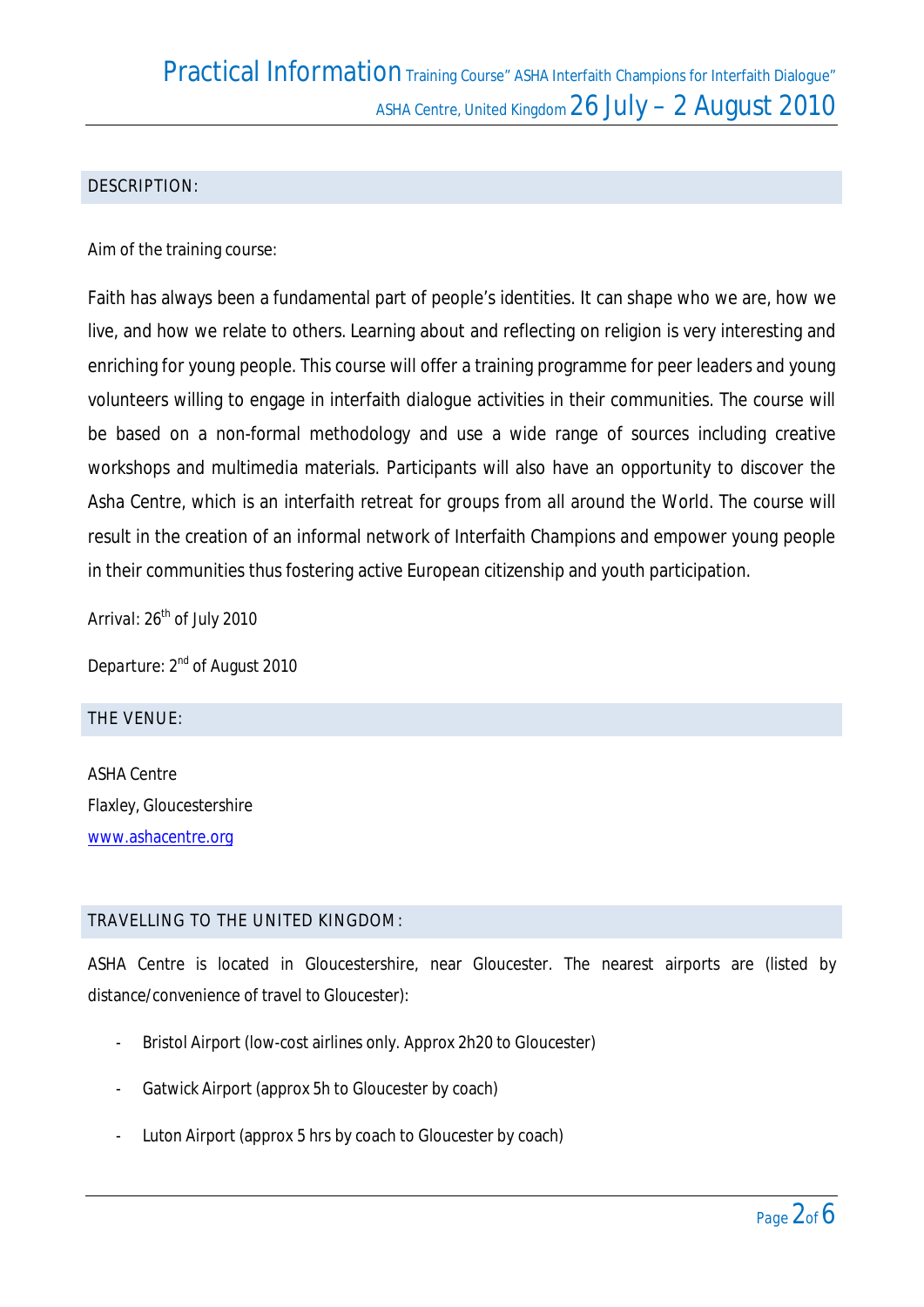### Practical Information Training Course" ASHA Interfaith Champions for Interfaith Dialogue" ASHA Centre, United Kingdom 26 July - 2 August 2010

- Heathrow Airport (approx 3- 4 hrs to Gloucester by coach)
- Stansted Airport (approx 5h to Gloucester by coach)

Travelling by coach from all London Airports (apart from Heathrow) involves a change at London Victoria.

Please check for the cheapest travel option from your city and contact ASHA Project Team (asha.part3@gmail.com) for route and price approval.

#### TRANSPORT TO ASHA CENTRE AND FROM THE CENTRE:

Please be advised that buses offer cheapest services for local transport within the UK. We advise you to travel to Gloucester using only this mean of transport. National Express provides services to both places from all major London airports



- − We recommend you to travel by bus from the airport to Gloucester by National Express coaches. Please, check www.nationalexpress.com (coach schedules and prices). You can buy the tickets beforehand in the internet, but, please, bear in mind that the tickets have fixed time, that's why it might be better to buy the tickets on the spot at the airport.
- − You need to take a bus to **Gloucester.** The bus stops at Gloucester Coach Station, which is situated in the centre of the city.
- − If you wish to be reimbursed **DURING** the training course you should also buy **RETURN** tickets from the airports to Gloucester). Those of you who are planning to stay in London longer should also buy **RETURN** tickets from the airports to Gloucester.

We recommend buying tickets directly from the website of National Express, as they tend to sell tickets at lower prices. For e.g. it is possible to get a ticket from London to Gloucester (one way) for only £ 5.

Those of you who are planning to enjoy beautiful London before or after the training course, can get to the center from Luton and Stansted airports by **EasyBus**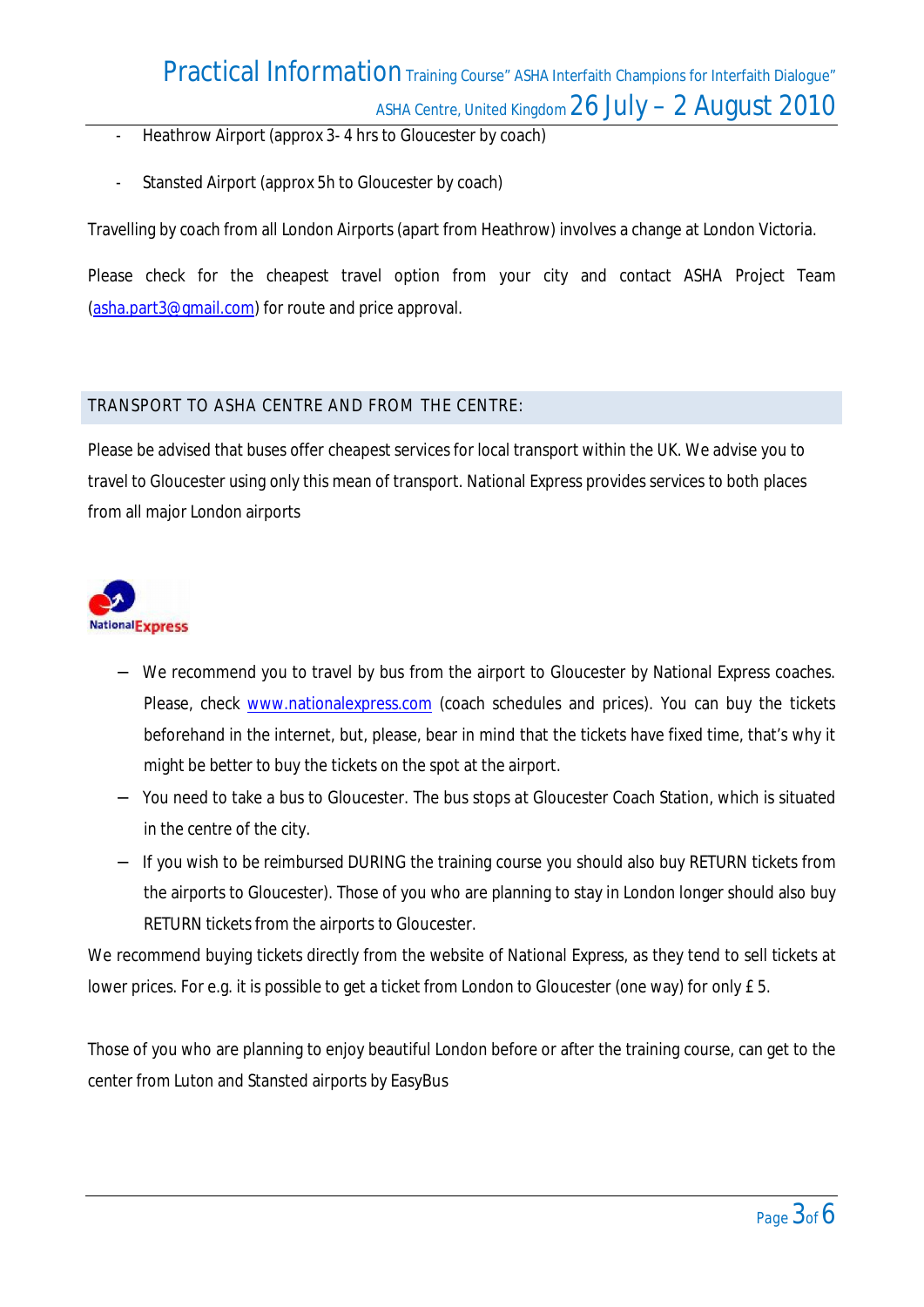Practical Information Training Course" ASHA Interfaith Champions for Interfaith Dialogue" ASHA Centre, United Kingdom 26 July - 2 August 2010

#### easyBus.co.uk (http://info.easybus.co.uk)

(the cheapest option, but the tickets should be booked in the internet).

#### TRAVEL COSTS:

The organisers will reimburse **70% of your travel costs from your home city to Gloucester, United Kingdom**.

**Reimbursement of travel costs will only be done upon full attendance in the TC programme and presentation the original tickets with boarding passes and receipt/invoices**.

Reimbursement will be done in EURO, regardless of the currency indicated on your ticket and receipt/invoice.

**! Note:** Please note if you bought your ticket in your local currency which might be different than EUR, we will calculate your travel costs according to the exchange rates from official European Commission web-site for the month of ticket purchase http://ec.europa.eu/budget/inforeuro/index.cfm?Language=en

**!! Note:** Please see the Annex 1 for the travel budget limits at the end of this document. If your travel costs exceed the amount budgeted in the project, we will be able to reimburse you 70% of the travel costs indicated in the travel budget.

**!!! Note:** Please make the copies of your tickets and invoices before you will come to the training.

**!!!! Note:** Please make sure you have **return tickets for all stages of your travel** (return plane tickets, return bus tickets, etc.). **Reimbursement** will be given **only on the basis of an existing ticket**. No advance reimbursement for future tickets will be given.

#### VISA COSTS (TURKISH PARTICIPANTS ONLY):

Visa reimbursement will be done during the training and it will be **reimbursed 100%.** 

#### HEALTH INSURANCE:

Health insurance will not be provided or reimbursed by the organisers. All participants are required to purchase health insurance individually.

*Page 4of 6*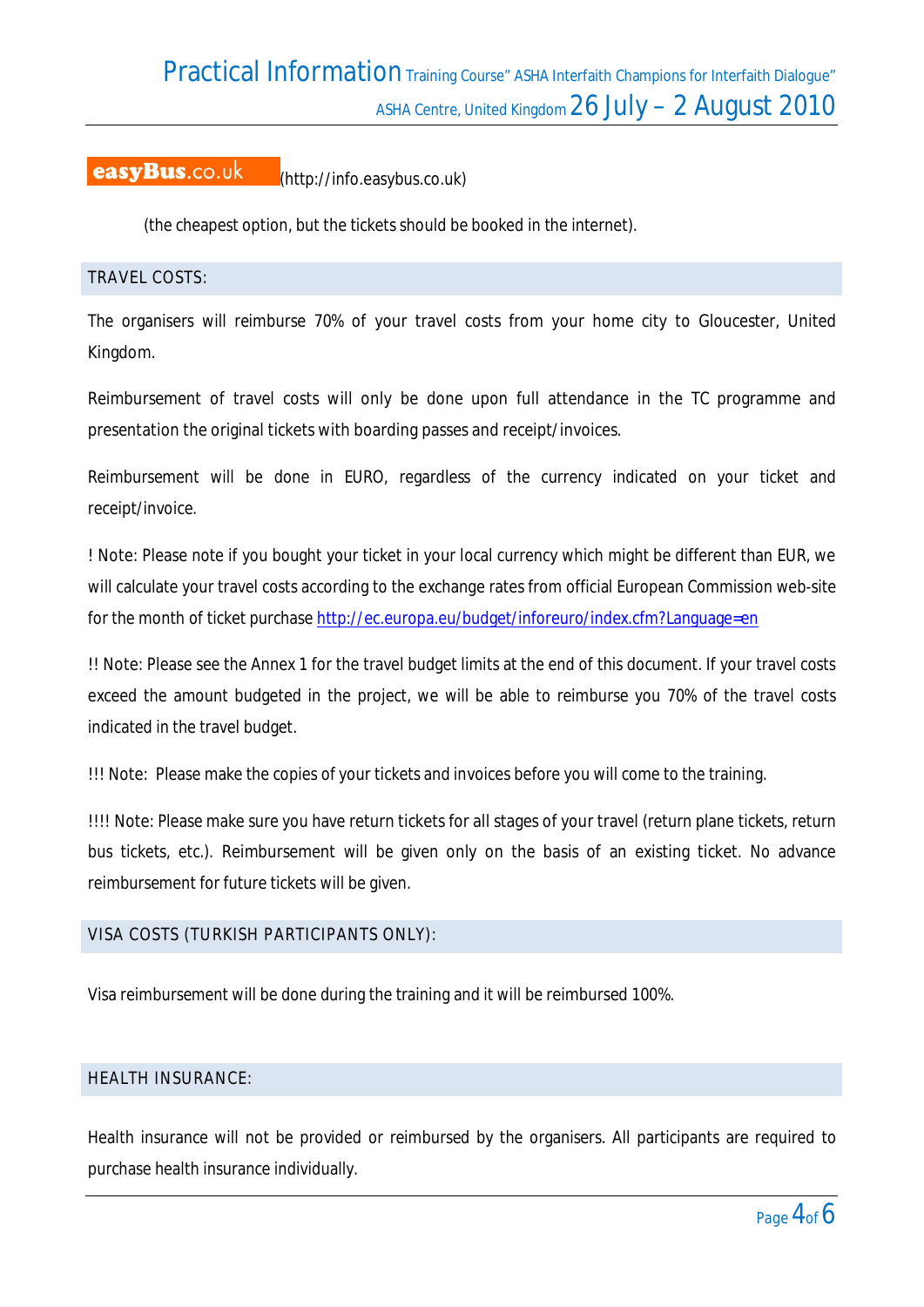#### ACCOMMODATION:

You will be sharing room(s) with another person(s) of the same sex. All rooms have either baths or showers, and a TV. Towels and bed linen will be provided.

**! Note:** Please note that organizers will not provide any additional accommodation for your stay in the United Kingdom outside the TC dates. Those of you willing to arrive few days earlier or depart few days later should inform us and we will assist you in booking a hotel or hostel in the UK.

#### WEATHER:

The weather should be rather warm, please bear in mind however that it may be colder than in continental Europe

#### PREPARATION:

Please be prepared to present your organisation during the training course.

Furthermore, bring some information materials about your organisation, photos and report from former projects and other things which will help you to present your organisation.

#### **And do not forget to bring some national drinks and snacks for the intercultural evening :)**

#### ABOUT THE UNITED KINGDOM:

If you want to know more about our country here are some web pages:

www.visitbritain.com

www.lonelyplanet.com/england

And for Gloucestershire

http://www.visit-gloucestershire.co.uk/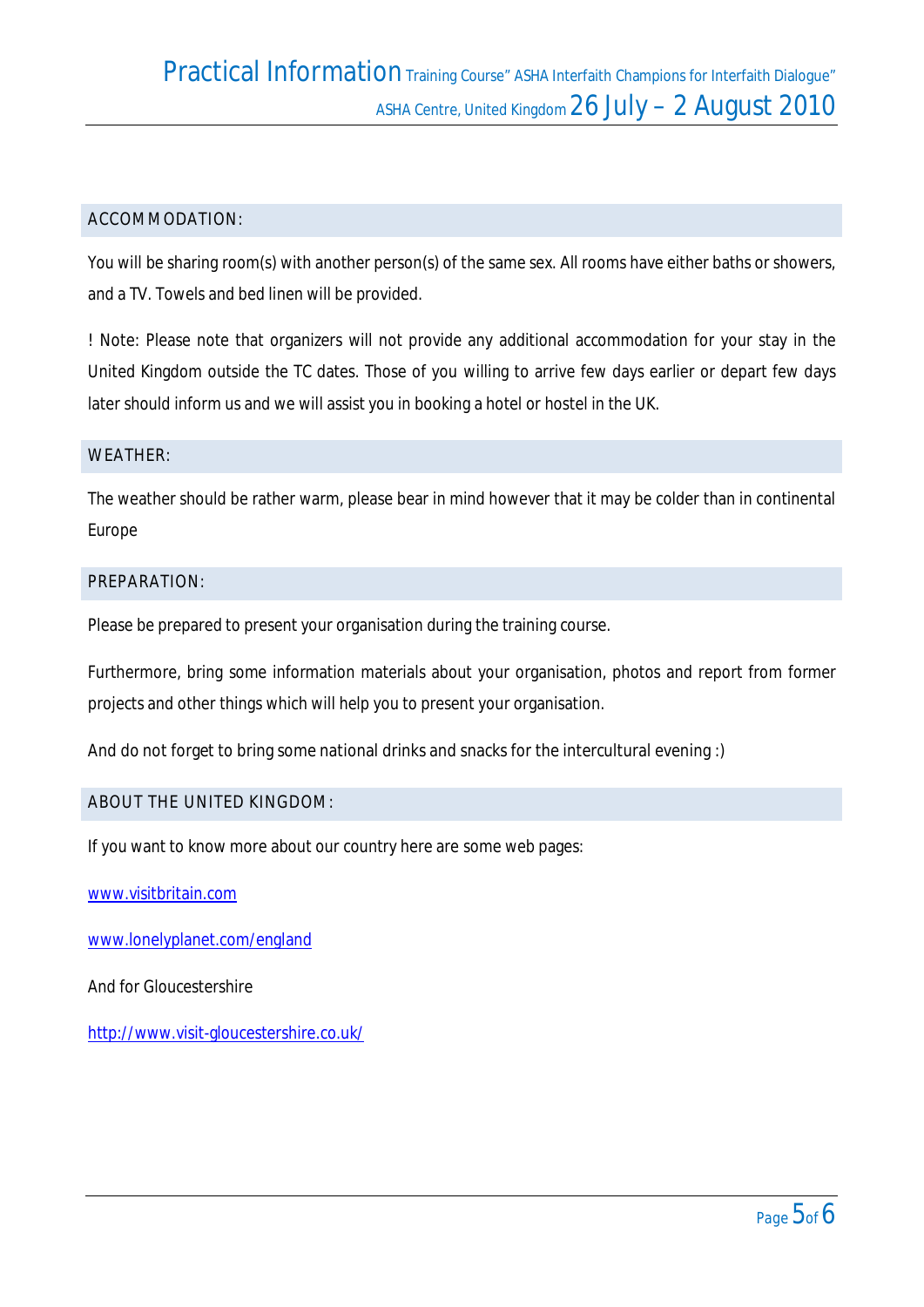# Practical Information Training Course" ASHA Interfaith Champions for Interfaith Dialogue" ASHA Centre, United Kingdom 26 July - 2 August 2010

### CONTACT:

If you need help, have questions or need further information please contact:

**ASHA Project Team** @ asha.part3@gmail.com